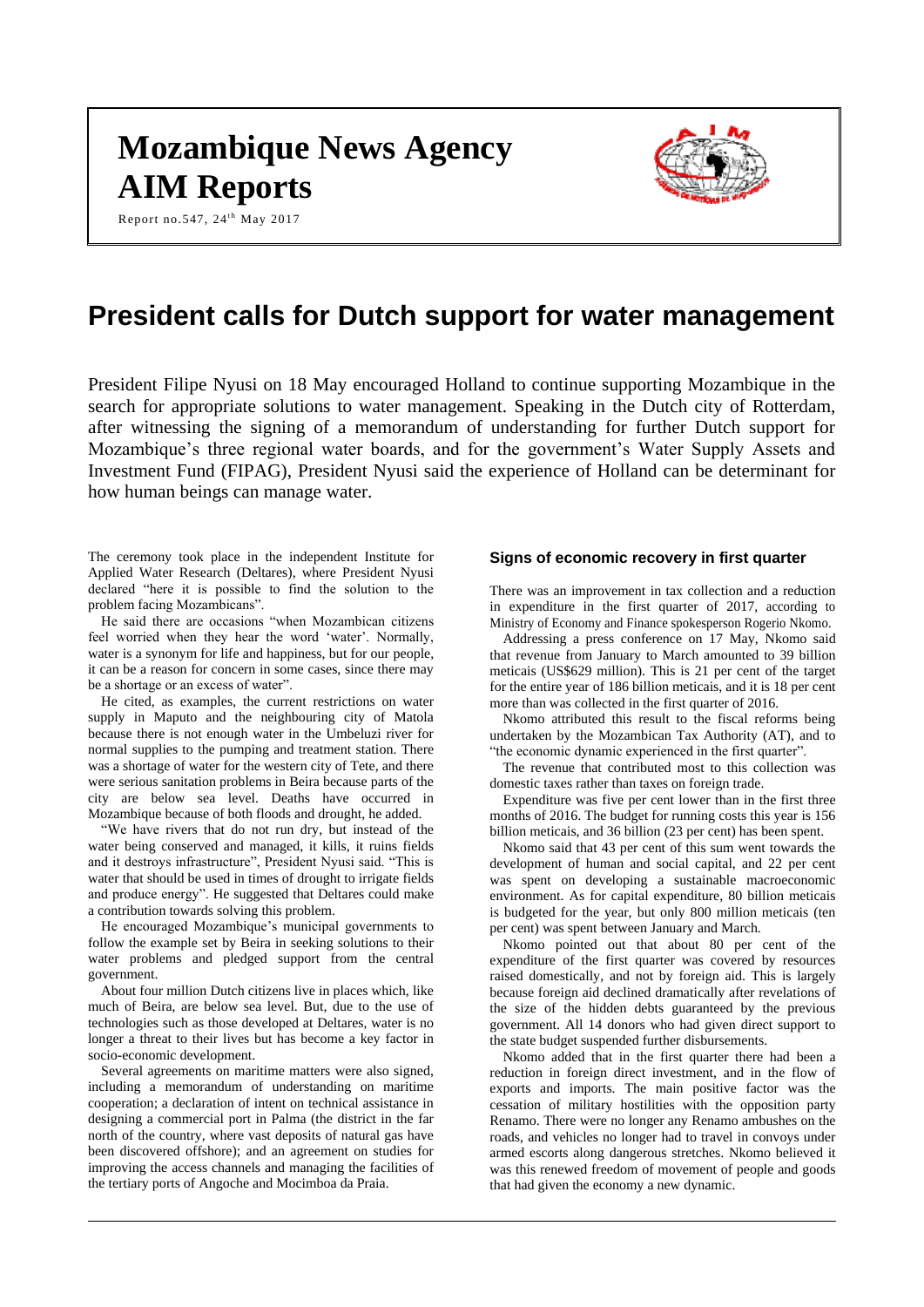#### **New prospects for coal exports**

The consortium formed by the Brazilian mining giant Vale, the Japanese multinational Mitsui, and Mozambique's public owned port and rail company, CFM, on 12 May formally inaugurated the Nacala Logistics Corridor (CLN), the new railway and coal terminal which Vale believes will be determinant for the success of its coal mining operations at Moatize, in the western province of Tete.

CLN, in which Vale is the largest shareholder, is an investment of US\$4.4 billion. It includes a railway 912 kilometres long, running from Moatize, across southern Malawi, and eventually reaching the new mineral port at Nacala-a-Velha, on the coast of Nampula province.

Speaking at the inauguration ceremony, which was also attended by President Filipe Nyusi, the Brazilian Foreign Minister Aloysio Ferreira declared "Vale has arrived and it has come to stay". He stressed that the Corridor was of great economic importance for both Mozambique and Malawi.

He believed CLN would increase the productivity of the Moatize coal industry, reduce costs, and lead to the emergence of other investments.

Reducing the costs of mining and exporting coal has always been one of the major challenges facing Vale's Mozambican operations. The Vale open cast mine at Moatize has been running at an enormous loss, partly because of low world prices for coal, and partly due to logistical constraints.

Until CLN became operational, Vale depended on the Sena rail line from Moatize to the port of Beira. But Beira cannot handle giant mineral ships and needs continual dredging.

Nacala Bay, on the other hand, is considered the best deep water harbour on the east African coast. It does not require dredging and can accommodate ships of any size.

"The Nacala Corridor will make it possible to reduce substantially the costs of production and transport of coal due to the large volumes involved. This will be determinant for the success of the Moatize coal industry", a Vale spokesperson told reporters.

Although CLN was only formally inaugurated on 12 May, it began its operations in early 2016. Last year the Nacala-a-Velha port exported 6.5 million tonnes of coal, and this year exports are expected to reach 11 million tonnes. Within the next two years, the railway and port are expected to reach peak capacity of 18 million tonnes of coal a year. It can carry an additional four million tonnes of assorted cargo.

"Vale has no control over world market prices of coal, which depend on supply and demand", the company source said. "But increased volumes of production and exports will reduce operational costs, help the company become more competitive, and allow Vale-Mozambique to run at a profit".

Since it started mining in Mozambique, Vale always complained that the high operational costs were damaging its investment, leading to accumulated losses of tens of millions of dollars. "It was necessary to align the cost structure with the international market", said the Vale source.

Vale was frustrated by the lack of capacity on the Sena line. The line had been rehabilitated, but never reached its theoretical capacity of transporting six million tonnes a year.

"The maximum it carried was a bit more than four million tonnes a year", said the Vale spokesperson. And since Beira port cannot handle large vessels, the Vale coal shipments were sometimes transshipped onto larger ships on the high seas – an operation that is unnecessary at Nacala-a-Velha.

A Vale operational analyst, Hector Cumbana, said that to date the largest shipment of coal from Nacala-a-Velha was 187,000 tonnes. "The port of Nacala-a-Velha has no limitations in terms of cargo capacity", he pointed out.

The modern equipment installed at the port allows ships to be loaded with coal at the rate of 5,000 tonnes an hour. The capacity of the railway is also impressive. The Vale trains consist of 120 waggons and are 1,650 metres long. Each train can carry around 7,560 tonnes of coal. At the port storage facility (which can hold a million tonnes), the coal is transported to the ship by a 13-kilometre long conveyor belt.

The port is self-sufficient in energy and water. It has its own generator group that can produce six megawatts of power and draws water from a desalination plant. It also has a system for treating and recovering waste water.

Currently, the port receives an average of nine to ten ships a month. The main markets for Moatize coal are Asian and European countries.

CLN provides direct employment to 2,053 workers, while a further 1,600 are employed by companies that depend on the corridor. According to the CLN human resource manager, Ines Correia, only 8.5 per cent of the workforce are foreigners. About 12 per cent of the workers are women.

## **Residents must pay for upkeep of water system**

The governor of the southern province of Inhambane, Daniel Chapo, on 23 May urged residents of the town of Jangamo to pay for the maintenance of the new water supply system that he had just inaugurated.

The Jangamo system cost 52 million meticais (US\$864,000 at current exchange rates), disbursed by the Mozambican government, the European Union and the United Nations Children's Fund (UNICEF). It has the capacity to pump 250,000 litres of clean water a day.

Speaking at the rally held after the system was inaugurated, Chapo urged the population of the town to use the new facility correctly to ensure that it would last a long time. He guaranteed that the water that arrives in the homes of Jangamo residents is fit to drink, since it undergoes appropriate treatment, just like the water supply in the two main cities in the province, Inhambane City and Maxixe.

But clean water is not free, the governor insisted. "To have water here in Jangamo throughout our lives, we have to contribute", he said. "But in Jangamo, we shall pay a symbolic price".

Initially, only 6,500 households will receive water from the new system. These are the residents of two of Jangamo's five neighbourhoods. It is expected that, at a later stage, the system will be expanded to cover the other three neighbourhoods.

# **Chairperson of Maputo Bus Company resigns**

The chairperson of the board of directors of the Maputo municipal bus company, EMTPM, Iolanda Wane, has resigned, following severe criticisms of the company's management made by President Filipe Nyusi and Transport Minister Carlos Mesquita.

According to a report in the newssheet "Mediafax", Wane, who had been chairperson since October 2011, sent her letter of resignation to the Mayor of Maputo, David Simango, on 8 May. The following day, Simango accepted her resignation, but Wane will remain in office until 10 July. By that time, Simango should have found a replacement.

This is a condensed version of the AIM daily news service – for details contact [pfauvet@live.com](mailto:pfauvet@live.com) \_\_\_\_\_\_\_\_\_\_\_\_\_\_\_\_\_\_\_\_\_\_\_\_\_\_\_\_\_\_\_\_\_\_\_\_\_\_\_\_\_\_\_\_

\_\_\_\_\_\_\_\_\_\_\_\_\_\_\_\_\_\_\_\_\_\_\_\_\_\_\_\_\_\_\_\_\_\_\_\_\_\_\_\_\_\_\_\_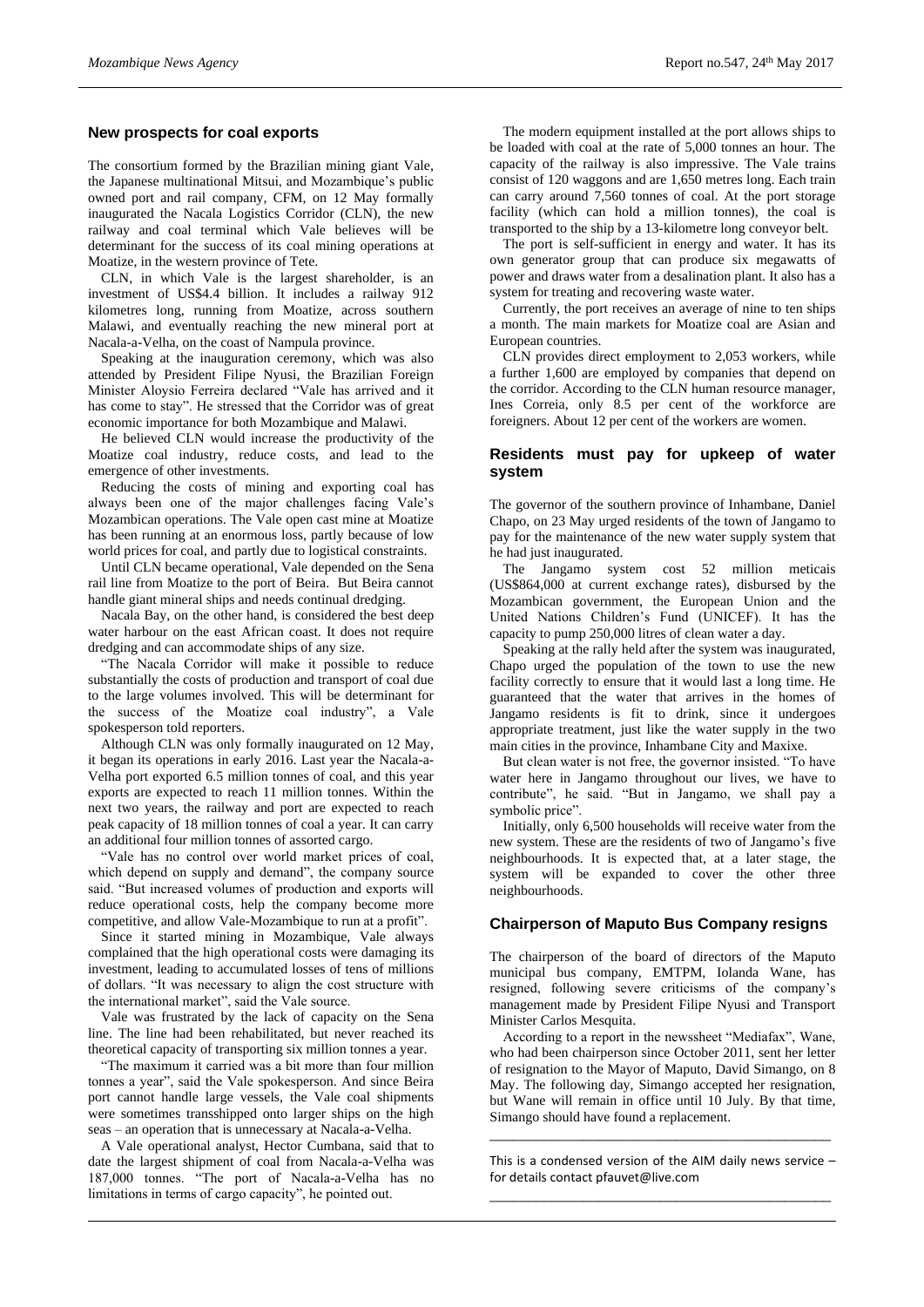# **Gaza governor threatens action against debtors**

The governor of the southern province of Gaza, Stela Zeca, has threatened legal action against people who refuse to repay loans from the District Development Fund (FDD).

The FDD was an initiative of former President Armando Guebuza in 2006, intended as a measure of decentralisation. Initially, it took the form of an annual distribution to every district in the country of seven million meticais (about US\$113,000 at today's exchange rate, but worth around twice that amount in 2006) from the state budget.

The money was to be lent to applicants with feasible projects that could create jobs, raise income and boost food security. These were loans at low-interest rates, and the FDD would work as a revolving fund – as the money was repaid, so it would be lent out again to other beneficiaries. The beneficiaries were to be people who had no access to normal bank loans.

The FDD is still referred to colloquially as "the seven million" – even though the annual amount now varies between districts, taking factors such as population size into account.

But it has never worked as planned because the beneficiaries have simply failed to repay the money. Across the country, the repayment rates are low with beneficiaries in many districts failing to repay even as little as ten per cent of what was lent.

During a tour of Maputo province in late April, President Filipe Nyusi demanded that the debts to the FDD be repaid. He expressed his anger at the failure to repay and accused the district consultative councils, who are in charge of the loans, of mismanagement.

The consultative councils "are not collecting the seven million", he said. "They are bad managers. They hand over money and then don't collect it. This is irresponsible".

On a visit to the Gaza district of Chigubo, Stela Zeca said the lack of interest shown by FDD beneficiaries in repaying any of the money could no longer be tolerated. The beneficiaries had made it clear that they had no intention of repaying anything, she accused.

She was also angered that many of the beneficiaries should not have had access to the FDD in the first place. Cited by Radio Mozambique, Zeca said she has in her possession a list of 99 beneficiaries from Chigubo district, who all work in the public administration. They had applied for FDD loans in 2010, and since then have not repaid as much as a single metical.

These are people, she said, who, in principle, could have applied for loans from commercial banks. But they had preferred to abandon the banking system, and take money from the FDD, a fund which is intended to support applicants who are not eligible for normal bank loans.

Zeca said the Gaza provincial government will do all in its power to recover the money, and channel it to beneficiaries who are genuinely eligible for FDD loans. If those who took the money do not pay up, "legal and administrative measures" will be taken against them, she threatened.

If Zeca follows through on this threat, it will be the first time anywhere in the country that FDD debtors have been taken to court.

The governor could understand that, at the start of the FDD, there might have been some misunderstanding about who was, and who was not, eligible for the loans. But what was quite beyond comprehension was that people who receive wages from the State every month still refuse to repay any of the money borrowed from the FDD.

# **Labour Minister barred from annulling contracts of foreign workers**

The Constitutional Council, Mozambique's highest body in matters of constitutional and electoral law, has ruled unconstitutional a norm which gave the Minister of Labour the power to annul the contracts of foreign workers (and thus effectively throw them out of the country).

The decision of the judges on the Council was unanimous and is contained in a ruling issued on 9 May.

The case appears to have arisen from a highly publicised incident in 2013, when the then Labour minister, Helena Taipo, gave a Portuguese citizen, Diamantino Miranda, who was then the coach of the Costa do Sol football team, two days to leave the country. Miranda had called Mozambicans "thieves".

It was the Ombudsman, Jose Abudo, who, in 2016, formally approached the Constitutional Council with a request to declare this norm in the labour legislation unconstitutional. The norm is contained in a decree of 2008 regulating the hiring of foreign workers.

It states "in the event of violation of the principles expressed in the Constitution of the Republic and of other laws and norms in force in the country, the exercise of the right to work of the foreigner in question may be forbidden by a dispatch of the Labour Minister".

Abudo believed that this norm infringed the fundamental rights of foreign workers, and violated both the Constitution and the Labour Law.

When the Constitutional Council asked the government to respond to Abudo, it replied that it could see no reason to declare the norm unconstitutional. However, it accepted there might be some ambiguity in interpreting the word "forbid", and so the government promised, "to reformulate the norm and make it clearer and more operational".

It did so by issuing new regulations on the hiring of foreign workers on 31 August 2016. But although this revoked the original decree that Abudo had protested against, it retained the right of the Labour Minister to annul the contracts of foreign workers.

The new norm lists the cases in which the Minister could cancel contracts – including physical assaults by the foreigner against other workers, either Mozambican or foreign, racism or other forms of discrimination against fellow workers, violation of the rights of women workers, and the sentencing of the foreign worker to a prison term for other matters.

But the Constitutional Council regarded the new norm as essentially the same as the old one. It was unconstitutional because it denies the foreign worker affected the right "to defend himself in a due legal procedure". The adversarial nature of the Mozambican legal system always allows accused persons to defend themselves, but this norm did not.

A dispatch from the Minister revoking a private contract "without offering, in good time, the opportunity for defence against the content of the accusations, whatever their nature, is an unequivocal and flagrant violation of the principle of contradiction which is essential under the rule of law".

It also infringed the right which any citizen has to challenge administrative acts which damage his or her interests, and was thus "a real affront to the constitutional principle of effective protection", the Council declared.

The Council also noted that the Labour Law lists the ways that labour contracts can end – and unilateral annulment by the Labour Minister is not one of them. The Council ruled that the government had exceeded its regulatory powers by establishing a new form of ending the work contact, which is not envisaged in the Labour Law.